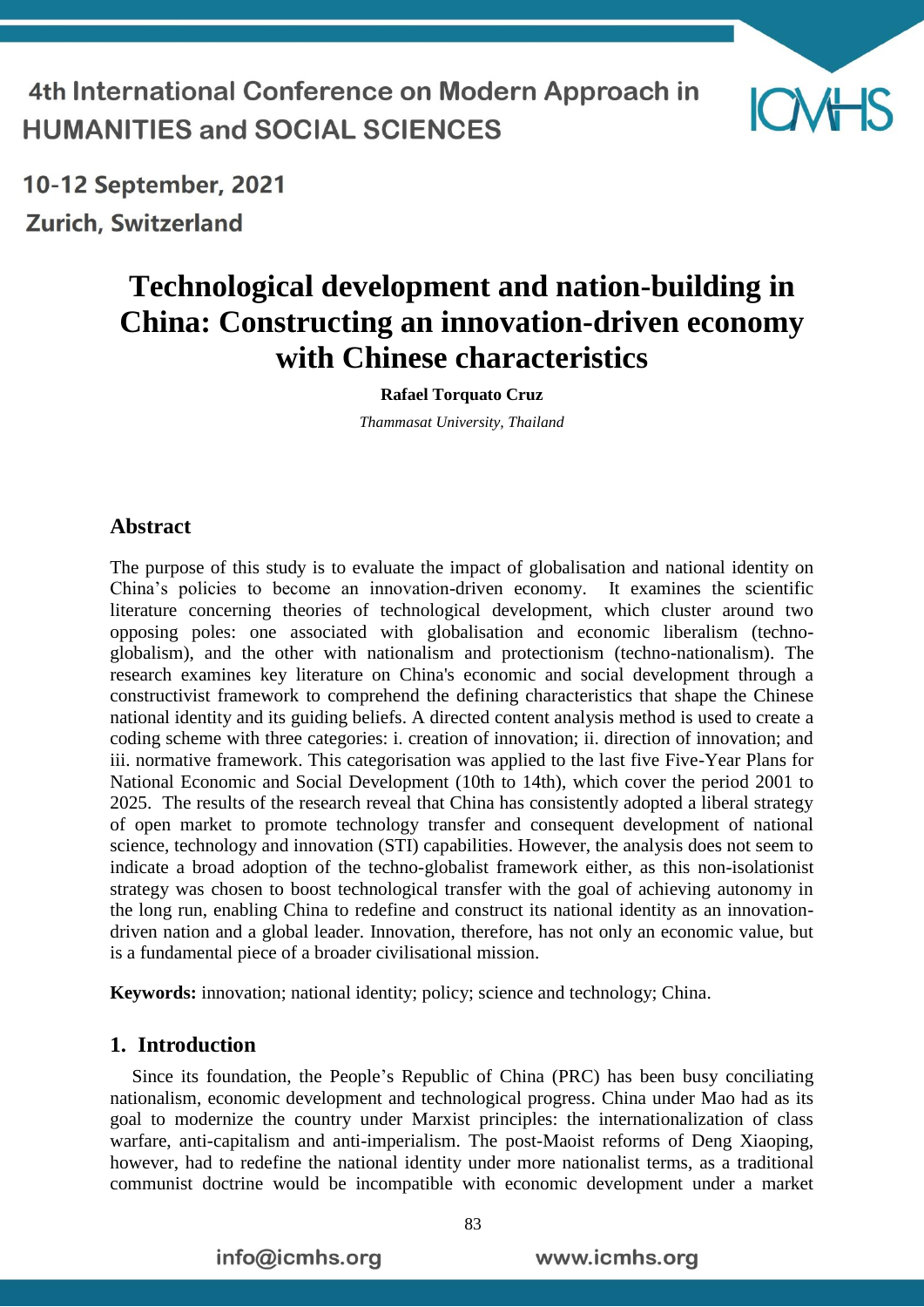

## **Zurich, Switzerland**

economy. More recently, as China further develops and tries to assert its new position as a global leader, a new and seemingly contradictory shift is taking place, with Chinese president Xi Jinping trying to combine Chinese nationalism and economic growth with a traditionalist discourse of recommitment to Maoist principles which are, by definition, anti-nationalist and anti-capitalist (Wang, 2017).

The role of science, technology and innovation (STI) has also been highlighted by president Xi Jinping as fundamental to achieve China's prosperity and rejuvenation. In 2018, during his speech at the 19th Academician Meeting of the Chinese Academy of Sciences, Chinese president Xi Jinping highlighted the importance of self-reliance and independent innovation as the only way to reach the peak of technological development (Xi, 2018).

Indeed, some notable studies have been made on the relation between nationalism and technological development in the catching-up experience of China. A 2013 study by Andrew B. Kennedy on the Renewable Energy in China has revealed that, following unsuccessful policies to promote technological transfer from the opening to foreign direct investment in the early 1990's, China's 2006–2020 Medium and Long Range S&T Plan (MLP) initiated a pragmatic techno-nationalism approach, which, according to the author, was fundamental to the development of the Chinese technological capabilities in that industry. As the MLP stated, "[F]acts have proved that, in areas critical to the national economy and security, core technologies cannot be purchased" (China, 2005, II.1 Guiding principles). This experience is in line with the National Systems of Innovation (NSI) approach, that technology transfer is not an automatic process. Kennedy (2013) concluded that, while China seemingly broke the World Trade Organization (WTO) principles by providing protection and subsidies for their local companies, the protectionism paid off: If in 2004 three quarters of all wind turbines installed in China were foreign-made, by 2010, Chinese companies controlled 85% of the market (p. 921).

However, as the author noted, it did not mean that China's STI policy during the 2000's was autarkic, as the MLP also revealed that there was not enough confidence on the domestic capabilities of China at the time, so the document highlighted the importance of technological cooperation for the country. Indeed, the author's key argument was that China pursued a pragmatic approach towards techno-nationalism which saw international cooperation as fundamental for China to improve its technical expertise.

This seemingly contradictory discourse combining self-sufficiency with collaboration has not been lost: In the same 2018 speech, president Xi still highlighted the importance of cooperating with the international community to further national science and technology and actively participate in and lead international scientific plans and projects (Xi, 2018). A keyword in this discourse reveals a major difference between the previous catching-up phase and the current moment: "lead". With this in mind, the guiding question that this research will try to answer is "How has nationalism been defining the STI strategies to transform China into an innovation-driven economy?". To answer such question, it is required an analysis that goes beyond the traditional rhetoric on nationalism, trying instead to understand the particularities and historical context in which modern Chinese nationalism has developed and its effects on both policy and individuals. Furthermore, the results of this research should help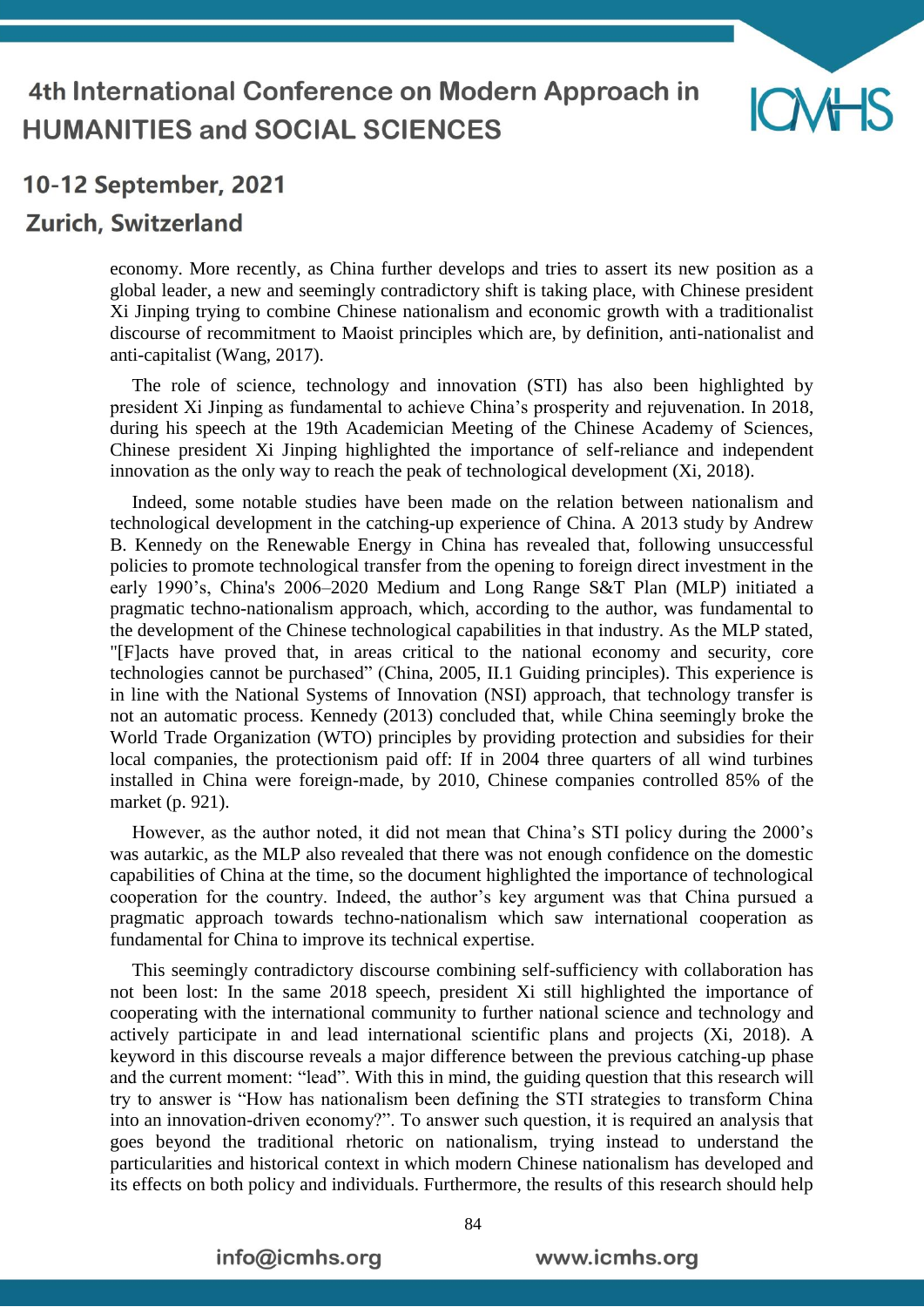

## **Zurich, Switzerland**

to better understand what could be expected from the Chinese domestic and foreign policy regarding STI, and potentially provide policy insights that could be localized to other emerging nations in the Global South.

#### **2. Theoretical background**

Intellectuals have been quite nationalist about science and technology in nearly every nation, as national characteristics have been shaped by technology (Edgerton, 2007, p. 2). Robert Reich, in 1987, has called this nation-centric approach towards technological development techno-nationalism. According to him, techno-nationalism is an ideology that emphasizes the promotion of independent national technological and scientific development as a means of gaining competitive leverage in economic and military competition with other nations. Since STI are fundamental determinants for national prosperity and security, nascent industries should be protected from global competition. Akin to a sort of technological mercantilism, the inflow of innovations should be promoted and directed towards building national technological capabilities, while the outflow of technologies must be controlled (Reich, 1987, as cited in Li, 1994, p. 2)

Since then, many authors have built upon this idea, while still sharing the same principle that "nation-states [are] engaged in a competitive struggle in which technological prowess is crucial" (Kennedy, 2013, p. 912). Arguably, the most influential work on techno-nationalism has been Richard Samuels' seminal work "Rich Nation, Strong Army": National Security and the Technological Transformation of Japan. Samuels explains techno-nationalism as the as the belief that "technology is a fundamental element in national security, that it must be indigenized, diffused, and nurtured in order to make a nation rich and strong" (Samuels, 1996, p. 33). As a development strategy, techno-nationalism argues that self-sufficiency needs be achieved through the exploitation of imported technology, allowing a nation to gradually evolve from learning and imitating to eventually developing their own autonomous technology capabilities (Bitzinger, 2015, p. 458).

Others would be less inclined to see technology as the focus of international competition and more likely to perceive opportunities for international collaboration. Nakayama (2012) goes a step further, criticizing the techno-nationalistic ideology as a hindrance to real development. For him, "as countries developed their own technology for their own sake [during the Cold War period], the technology gap and differences in the standard of living seemed as if they would continue to widen" (p. 14). The usual way for developing countries to industrialize is to take advantage of their cheap labor to manufacture products and export to wealthier markets. Since multinational corporations invest their capital seeking cheap labor and low regulations, it is preferable for governments to adopt pro-globalization policies to encourage foreign direct investment (FDI) and potential transnational technology transfers between foreign and local staff. The techno-globalization trend, the author concludes, is set to reverse the technology gap and promote further equality among nations; thus negating assertions such as those made by the dependency theory (pp. 13-14).

85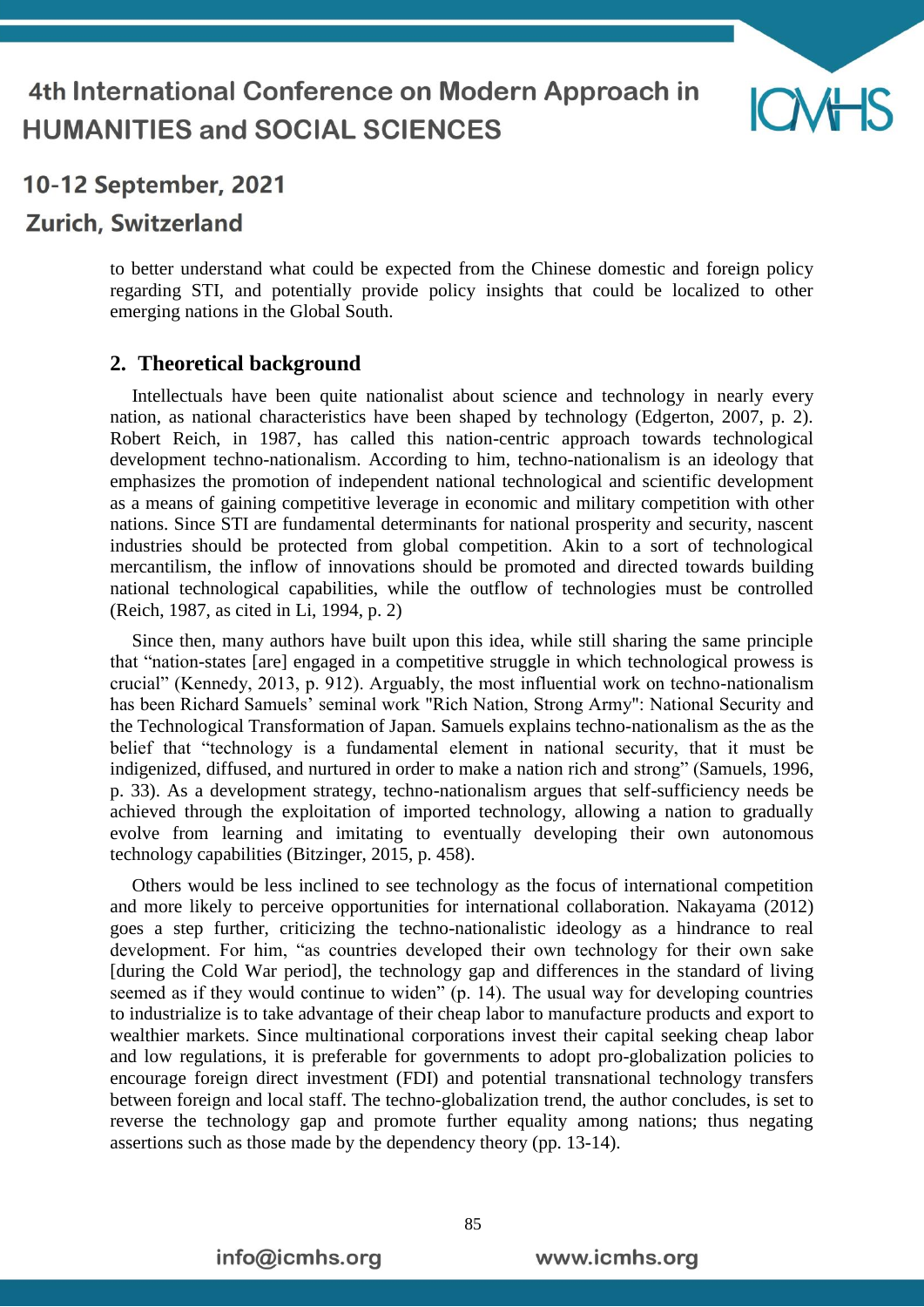

## **Zurich, Switzerland**

The rejection of the "old" values of nationalism and state-interests was accelerated by the drastic transformations on global affairs that started in the 1990's. According to Ostry and Nelson (1995), the concept of techno-globalism was first coined during the 1980s and denotes a production strategy where multinational enterprises (MNEs) take advantage of their technological edge to penetrate foreign markets, while also acquiring and creation new technologies through a network of global technological collaboration (p. 24). In other words, the overall techno-globalist ideology is based on the premise that – in a world of MNEs and FDI – trade should be liberalized in order to integrate developing nations in the global value chains. By investing in a foreign market, MNEs could provide resources, know-how and technologies which might otherwise not be present in the receiving country, thus promoting a spill-over effect on the local economy. China is often quoted as the exemplary case of a country that benefited from such integration, which enabled it to become the "world's factory".

From the perspective of developing countries, technology acquisition is still part of a techno-globalist development strategy. But rather than treated as a first step to address a strategic national technological gap; techno-globalists understand technology acquisition as a continuous learning process that occurs naturally between firms through technology transfer mechanisms. State intervention is usually limited to providing public goods and services, such as educating the workforce. Public R&D, if needed, is usually limited to basic research only, while applied research related to products or processes is kept to the private sector (Keller & Samuels, 2003, p. 11). Notably, there is no overarching political strategy for technological autonomy, as interdependence is seen as a benign aspect of a globalized world.

Nonetheless, while these mechanisms for technology transfer can provide benefits to both MNE and host country, they also have explicit and implicit costs. Technological development requires considerable investments, so businesses are keen to protect their intellectual properties. Furthermore, developing countries are constantly competing to receive and retain the investments of these MNE, which could promote a sort of 'race to the bottom' with concessions and deregulation: "It has been noted that when the bargaining power of recipients was weak, the inclusion of export restriction clauses and tie in clauses on purchases tended to be the rule" (Chesnais, 2010, pp. 265-266).

#### **3. Methodology**

Most of reviewed literature tried to explain China's policymaking based on 'rational actor' model, which assumes that a state pragmatically calculates how to maximize its relative or absolute power. However, these methodologies could also be a potential limitation for most mainstream International Relations theories: They attempt to be universalist by design, yet they often end up explaining the world through the lens of Western experiences and values. History is not ignored by these theories; but it is treated as natural laboratories of atomized case-studies to test their theories. The prescriptions, nonetheless, are ahistorical. They propose that policy calculations are mostly utilitarian, and states with similar capabilities, as rational actors, would act according to similar instincts and interests.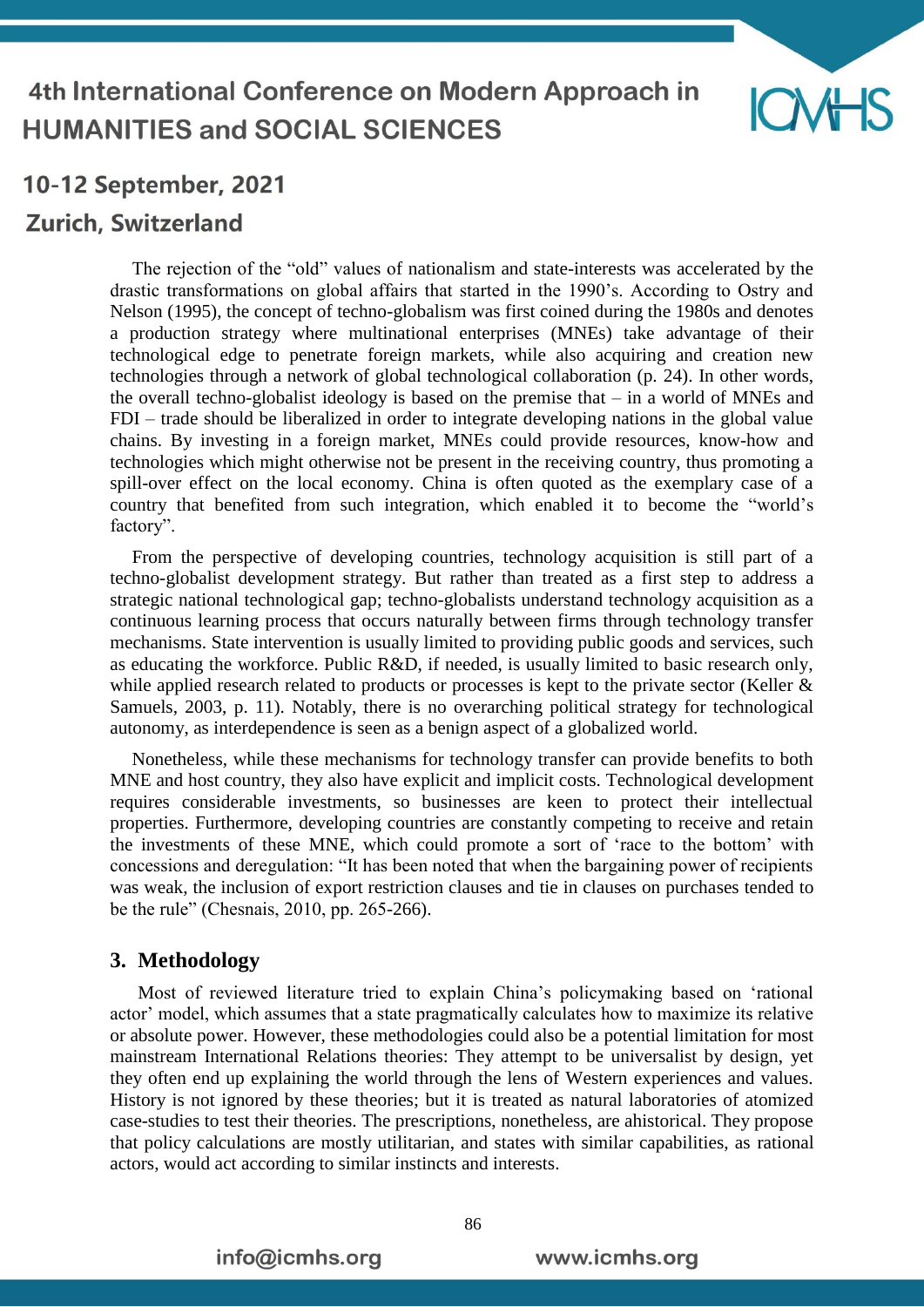

## **Zurich, Switzerland**

It should be recognized that the role of institutions – such as laws, national identity and culture – is a fundamental part of the policymaking process. The perception of national identity and interests can vary quite a lot in time and space, and knowledge and technology themselves have a role at influencing the thinking of a society, as claimed by the philosophy of technology (Kaplan, 2009). At an individual-level, Chinese policymakers and businessmen alike are heavily influenced by their national identity. That is not to say that they necessarily pursue nationalist policies, but national identity and history should be a part of any substantive analysis exploring the influence of nationalism in China's technological development.

In this regard, constructivist theory seems to be the most suitable theoretical framework to analyze the subjectivity of agents, offering tools to understand the perception of national values and sense of belonging of a country's population. Rather than attempting to assess causal relations between variables and test hypotheses, constructivism aims to explain the motivations underling the actions of an international actor. Therefore, following the constructivist framework, this research will use an interpretivist, qualitative methodology, with the directed content analysis method as proposed by Hsieh & Shannon (2005).

As previously stated, China has introduced a wide range of sector-specific and technologyspecific policies and analyzing all of them would be rather impossible in the time frame of this project. However, China's 5-year plans can provide an overarching roadmap of the Chinese strategy towards technological development, from the catch-up phases of the early 2000's to the mastering of frontier technologies in multiple key-sectors. The documents are also insightful windows to contemporary Chinese ideology and the perception of itself and its role in global affairs.

Once the specificities of Chinese nationalism have been understood, the policy documents can then be analyzed through a deductive category application based on the Constructivist Theory, as it "can provide predictions about the variables of interest or about the relationships among variables, thus helping to determine the initial coding scheme or relationships between codes" (Hsieh & Shannon, 2005, p. 1281). Based on this methodology and the literature review, the three categories below describe a meaningful coding scheme to be applied to the key national policies guiding China's development strategy, namely the China's Five-Year Plans for National Economic and Social Development.

*Creation of STI:* This category looks at mechanism to promote the development of STI from the supply side and the main actors responsible for it. A techno-nationalist framing would be identified by an emphasis on independent development by national research institutions and national firms, indigenization of technologies from abroad, state activism and overall national responsibility of STI development. Techno-globalists would not be concerned about the nationality of STI, and as such, acquiring technologies from abroad thought FDI or international cooperation is equally acceptable. Furthermore, techno-globalism does not perceive technology as a strategic commodity that requires security, so technical assistance and STI outflows is also permissible.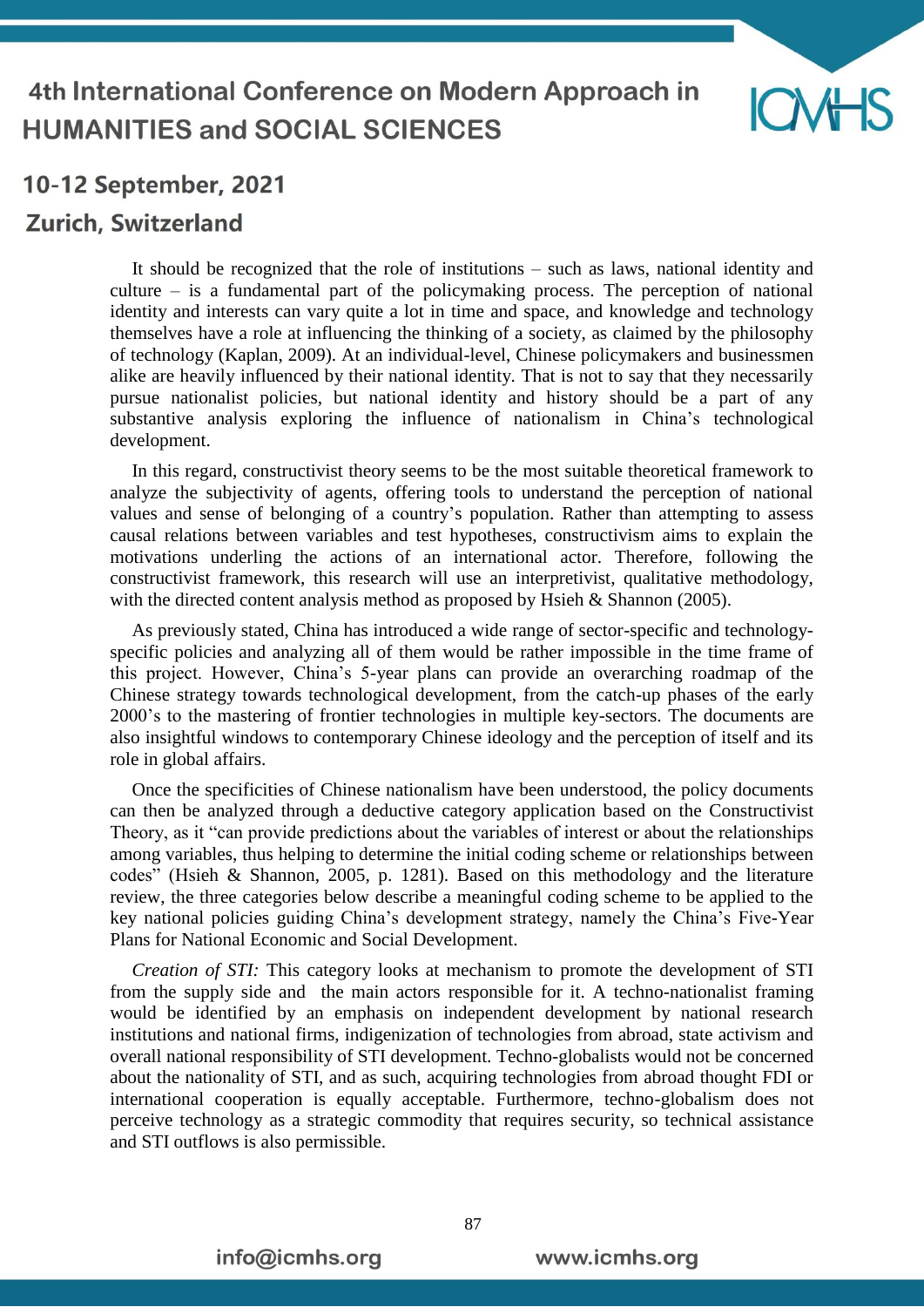

## **Zurich, Switzerland**

*Direction of STI:* This category looks at the demand side of things and where are the developments of STI being directed towards. Techno-nationalism assesses that technology has a strategic role in raising the national capabilities in the international sphere. Therefore, STI is directed towards strengthening national industries in multiple sectors (even if they are not as efficient as simply importing goods), national consumption, military and dual-use applications, and broad scientific development applied to non-economic fields ("innovation for its own sale"). Techno-globalism also directs STI development towards improving productivity, but with a clear prioritization towards strengthening the comparative advantages of the country (rather than artificially creating new capabilities) and to fulfill the demands of global markets. Techno-globalism has also bene described as sensitive to use STI to address global issues such as climate change and international development.

*Normative framework:* This category looks at the background conditions of the national innovation system that influence the creation and application of STI in the country, such as regulations, technical standards, culture and governance of STI. Techno-nationalism encourages national coordination of efforts based on cultural and patriotic interests; regulations to protect and nurture national technological capabilities, such as import restrictions; and explicit and implicit norms that turn difficult the entrance of foreign actors. The normative framework of techno-globalism is pro-market and advocates for liberalization, equal treatment for foreign and national companies, cosmopolitanism, and respect to social and environmental causes based on international norms.

By applying this analytical framework, it will be possible to transform qualitative data into codable units and categories schemes. These codes will be used to analyze deductively the relevant source materials. This can be further developed into simpler forms of numeric representations of data for frequency analysis or other basic descriptive analysis. The main benefit brought by this technique is that it enables the concomitant analysis of each plan from both perspectives. Since these documents are comprehensive national development plans, they are bound to have characteristics of both ideological frameworks. By creating codable units of ideas, it is possible to overcome ambiguity by focusing on the frequency of specific codes to determine if said documents are indeed influenced by techno-nationalist ideologies or if they are more neutral or techno-globalist in nature.

#### **4. Analysis**

#### **4.1 Creation of Innovation**

A key summary of the defining characteristics of each plan in terms of the creation of innovation are as follows: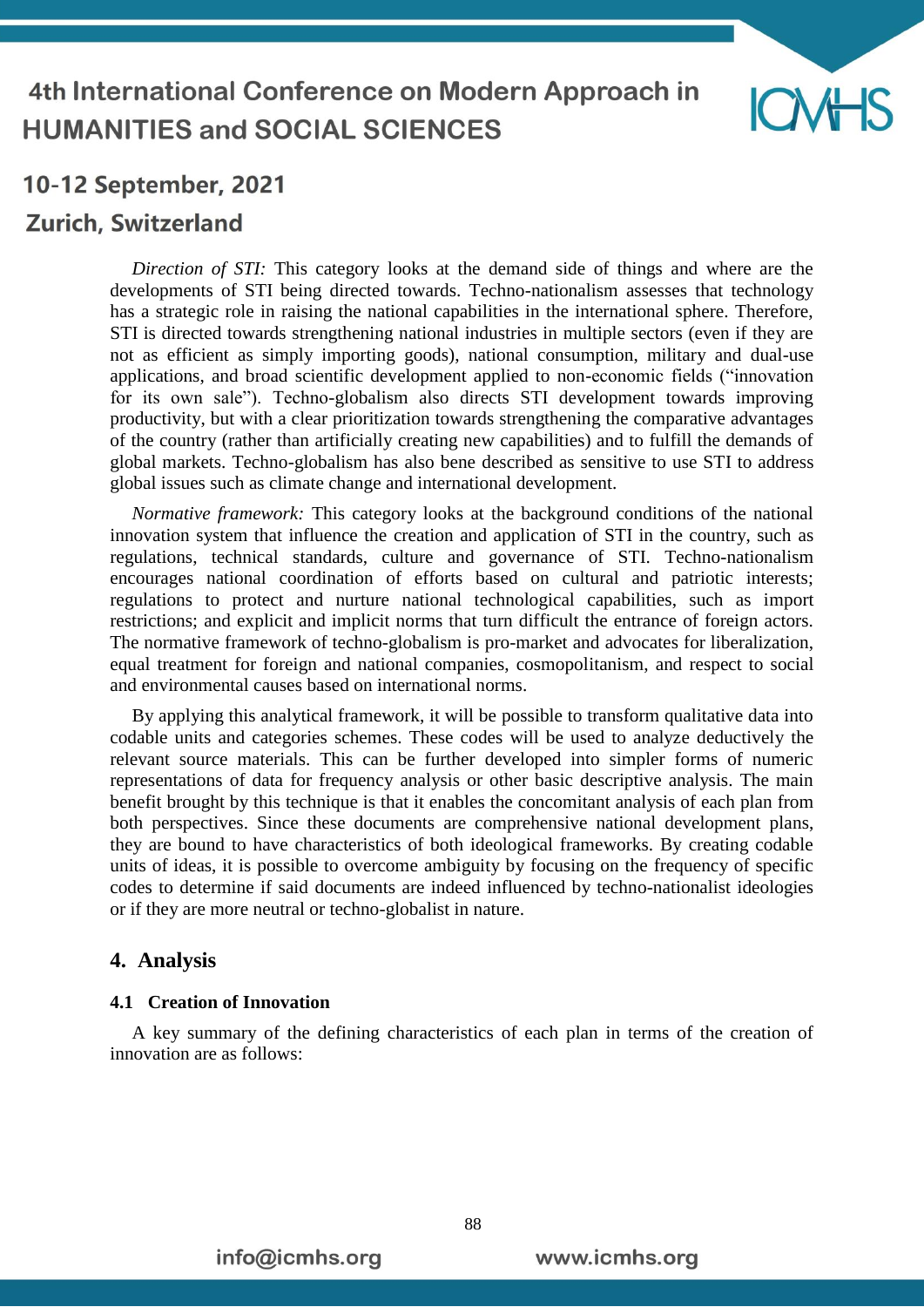

## Zurich, Switzerland

|          |                                    | Codes and frequencies per plan                    |     |                                                   |     |                                                   |     |                                                   |     |                                                   |     |  |
|----------|------------------------------------|---------------------------------------------------|-----|---------------------------------------------------|-----|---------------------------------------------------|-----|---------------------------------------------------|-----|---------------------------------------------------|-----|--|
|          |                                    | 10th Five-<br><b>Year Plan</b><br>$(2001 - 2005)$ |     | 11th Five-<br><b>Year Plan</b><br>$(2006 - 2010)$ |     | 12th Five-<br><b>Year Plan</b><br>$(2001 - 2015)$ |     | 13th Five-<br><b>Year Plan</b><br>$(2016 - 2020)$ |     | 14th Five-<br><b>Year Plan</b><br>$(2021 - 2025)$ |     |  |
| Approach | <b>Techno-</b><br><b>Globalism</b> | 5                                                 | 42% | 11                                                | 31% | 4                                                 | 44% | 30                                                | 56% | 8                                                 | 38% |  |
|          | Techno-<br><b>Nationalism</b>      |                                                   | 58% | 24                                                | 69% |                                                   | 56% | 24                                                | 44% | 13                                                | 62% |  |

*Table 1: Comparative code frequency of approaches regarding the creation of innovation (2001-2025)*

*10th Five-Year Plan (2001-2005):* The creation of innovation is explicitly linked to the opening of China to the outside world. It adopts pragmatic techno-nationalism, which acknowledges the crucial role of transnational companies, but that industrial capabilities should be built in national territory.

*11th Five-Year Plan (2006-2010):* Emphasis on the need for independent creation of innovation in nearly all fields. Guide foreign capitals to be invested in high tech industry, and domestic enterprises to conduct multi-form cooperation with transnational companies and exert the technology spill-over effect of foreign capitals.

*12th Five-Year Plan (2011-2015):* Adopts indigenous innovation as a principle of Chinese economic development, indicating the transition of China towards identifying itself as an innovative-type country.

*13th Five-Year Plan (2016-2020):* Embraces the idea of becoming an innovation-driven economy. Chinese companies to become central actors for economic development, taking a leading role in market-oriented S&T programs, domestically and abroad. More attention is given to make China a leader in international STI development, which also includes frontier technologies and service sector.

*14th Five-Year Plan (2021-2025):* Sinicization of research efforts. Orientation towards the world's cutting edge in S&T, while promoting self-reliance and self-improvement as strategic support for national development. Advocates for support for international knowledge exchanges, the establishment of international STI organizations within China and opening of the national S&T programs.

#### **4.2 Direction of Innovation**

A key summary of the defining characteristics of each plan in terms of the direction of innovation are as follows:

*Table 2: Comparative code frequency of approaches regarding the direction of innovation (2001-2025)*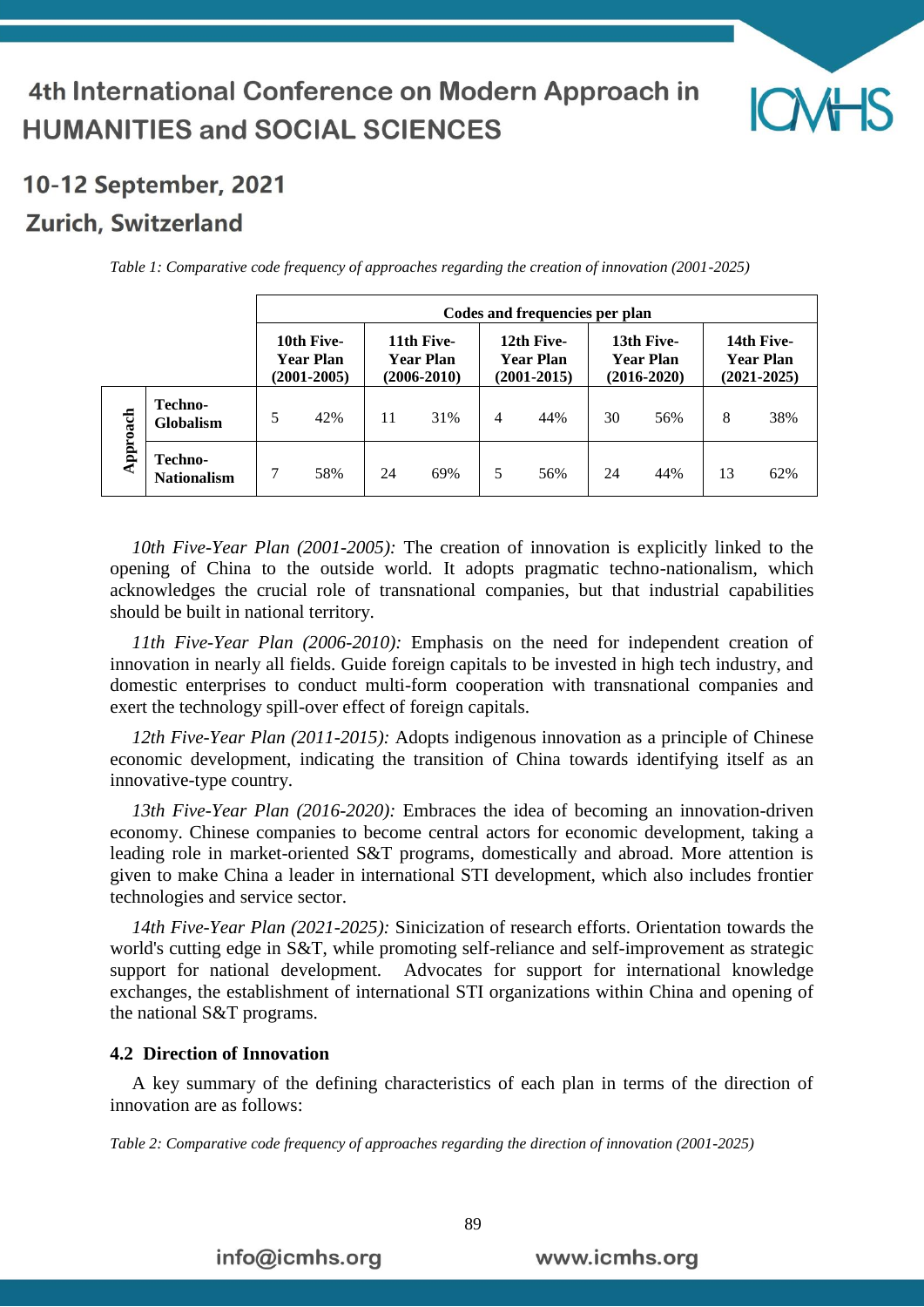

# 4th International Conference on Modern Approach in **HUMANITIES and SOCIAL SCIENCES**

# 10-12 September, 2021

## **Zurich, Switzerland**

|          |                                      | Codes and frequencies per plan             |     |                                                   |     |                                                   |     |                                                   |     |                                                   |     |  |
|----------|--------------------------------------|--------------------------------------------|-----|---------------------------------------------------|-----|---------------------------------------------------|-----|---------------------------------------------------|-----|---------------------------------------------------|-----|--|
|          |                                      | 10th Five-<br>Year Plan<br>$(2001 - 2005)$ |     | 11th Five-<br><b>Year Plan</b><br>$(2006 - 2010)$ |     | 12th Five-<br><b>Year Plan</b><br>$(2001 - 2015)$ |     | 13th Five-<br><b>Year Plan</b><br>$(2016 - 2020)$ |     | 14th Five-<br><b>Year Plan</b><br>$(2021 - 2025)$ |     |  |
|          | Techno-<br><b>Globalism</b>          | 11                                         | 52% | 9                                                 | 32% | 10                                                | 56% | 13                                                | 42% | 9                                                 | 33% |  |
| Approach | <b>Techno-</b><br><b>Nationalism</b> | 10                                         | 48% | 19                                                | 68% | 8                                                 | 44% | 18                                                | 58% | 18                                                | 67% |  |

*10th Five-Year Plan (2001-2005):* Innovation to be applied to improve national productivity, but still in the context of an export-oriented economy without much attention to more political and strategic uses.

*11th Five-Year Plan (2006-2010):* Independent innovation capabilities directed towards reducing technological dependence in virtually all fields. Need to fulfil not only the external demand by foreign multinationals, but also through independent Chinese enterprises and brands.

*12th Five-Year Plan (2011-2015):* Innovation directed towards placing China in a high ground in future sci-tech competition. Stronger push to apply innovation towards environmental objectives.

*13th Five-Year Plan (2016-2020):* Efforts are made to deepen China's integration to global markets, but with explicit intention of boosting China's leadership role in multiple sectors. Innovation is not only directed towards industrialization, but it also becomes a product on itself. STI directed towards fulfilling both domestic and foreign demand to nurture new drivers of economic growth.

*14th Five-Year Plan (2021-2025):* deeper civilizational role to technological development, STI gets directed towards creating the future of China. Cultivation of new types of national consumption is encouraged.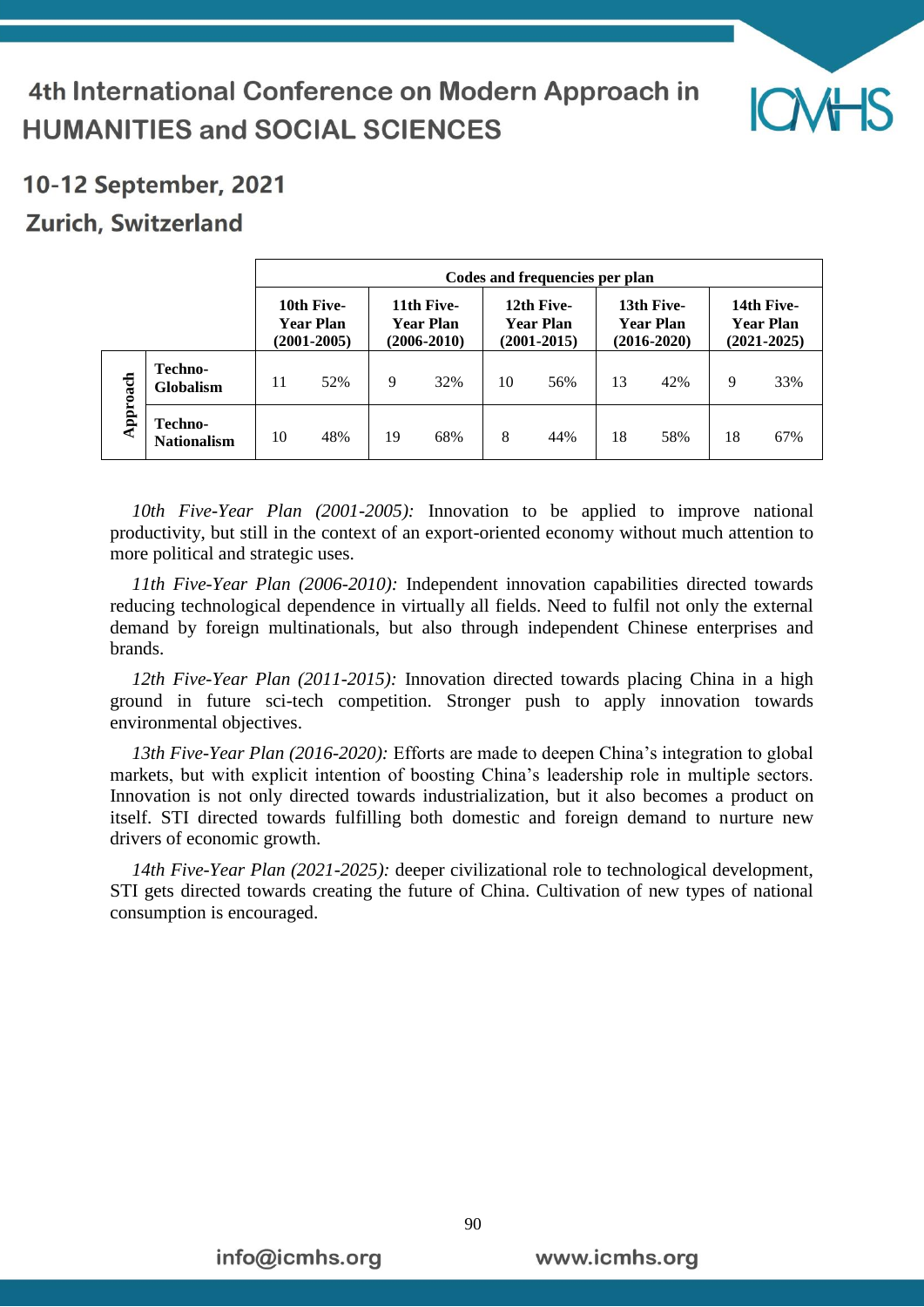

### **Zurich, Switzerland**

#### **4.3 Normative Framework**

A key summary of the defining characteristics of each plan in terms of the normative framework are as follows:

|          |                                      | Codes and frequencies per plan                    |     |                                                   |     |                                                   |     |                                                   |     |                                                   |     |  |
|----------|--------------------------------------|---------------------------------------------------|-----|---------------------------------------------------|-----|---------------------------------------------------|-----|---------------------------------------------------|-----|---------------------------------------------------|-----|--|
|          |                                      | 10th Five-<br><b>Year Plan</b><br>$(2001 - 2005)$ |     | 11th Five-<br><b>Year Plan</b><br>$(2006 - 2010)$ |     | 12th Five-<br><b>Year Plan</b><br>$(2001 - 2015)$ |     | 13th Five-<br><b>Year Plan</b><br>$(2016 - 2020)$ |     | 14th Five-<br><b>Year Plan</b><br>$(2021 - 2025)$ |     |  |
| Approach | Techno-<br><b>Globalism</b>          | 12                                                | 67% | 8                                                 | 36% | 11                                                | 85% | 25                                                | 63% | 12                                                | 60% |  |
|          | <b>Techno-</b><br><b>Nationalism</b> | 6                                                 | 33% | 14                                                | 64% | 2                                                 | 15% | 15                                                | 38% | 8                                                 | 40% |  |

*Table 3: Comparative code frequency of approaches regarding the normative framework (2001-2025)*

*10th Five-Year Plan (2001-2005):* Emphasis on market reforms to create more competitive environment, reflecting the China's commitment with the WTO. Calls for form of stateowned enterprises to enable them to compete as equals in the market economy. Encourage more participation by all elements of society in the policy priority-setting.

*11th Five-Year Plan (2006-2010):*Nationalism explicitly embedded in the national innovation system through basic education and cultural industry. Guide foreign merchants to participate in the restructuring and innovation of domestic enterprises on the basis of protecting domestic independent brand.

*12th Five-Year Plan (2011-2015):* Expands the principle of market orientation, enterprises' independent decision-making and the separation between government and non-government functions. Ambitious standards for laws, regulations, and standardization systems on environmental protection. Emphasis on the socialist framework which is intertwined with national identity.

*13th Five-Year Plan (2016-2020):* Policies to promote opening-up, remove institutional barriers and align national industries with international standards. Private sector to have the leading role in promoting innovation-driven development.

*14th Five-Year Plan (2021-2025):* Opening up of the service industry to the outside, further relax market access, and comprehensively clean up unreasonable restrictions. Explicit message of ethnic unification and, forge a strong community consciousness of the Chinese nation. Establish an online Chinese civilization.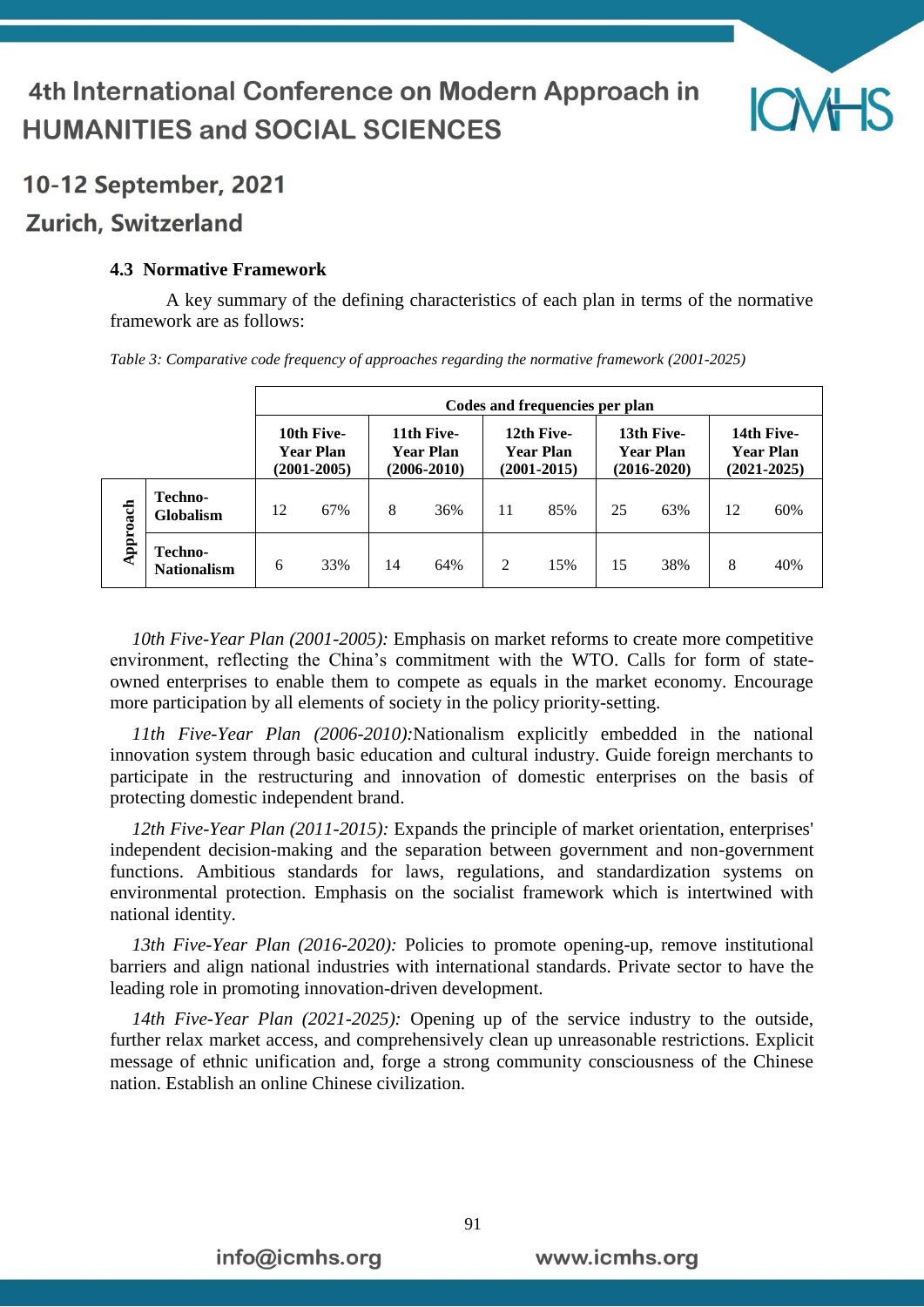

## **Zurich, Switzerland**

#### **5. Discussion**

Throughout the two decades since the publication of the 10th plan, the centrality of innovation has grown substantially to China, to the point that is now a pillar of the 14th plan. The recognition of the importance of STI by Chinese policymakers seems not only to grow but to shift qualitatively. It begins as a major tool for economic development, with foreign investment, global trade and technology transfer being useful. But particularly in the later plans, the concept of innovation becomes ubiquitous and is hallowed as a panacea for all problems, from crime prevention and control to environmental issues. Innovation becomes a prized value and virtue that Government explicitly disseminates among society and advocates as something that not only all governmental organizations and private entities shall practice, but also every citizen. China wants every individual to help forge an innovative society and innovation to become part of the spirit of its people, part of the defining beliefs of Chinese socialism.

To this end, China adopts a strategy of strong government intervention to promote STI, deregulation to allow for private-led transactions, intensification of trade and research network with the world, attraction of foreign direct investment and strengthening of key, STIintensive sectors (like military weaponry and telecommunications). Yet, China's plans were always incorporated in the international context, so there is no evidence of it being autarkic or isolationist. It is a techno-globalist strategy to attend techno-nationalist ends.

The connection between national values, identities and aspirations in the country's policies towards the development of an innovation-driven economy becomes evident by the 12th plan and it is made explicit in the 14th plan, which guides the potential of STI to the creation of an advanced, digital and prosperous nation. The plans reflect the government's intention of heading a socialist country that operates on a capitalist economic structure – or, on a metaphor, running the software for a "spiritually socialist civilization" on a liberal market hardware. The place for each is delimited: there's a space for capitalism, which is the space of economy, of social creation and exchange of values, including jobs; and there's the space of socialism with Chinese characteristics, the space of knowledge, of political acts and the mind of all citizens. The result is a powerful centralized government with strong social-welfare policies running on a liberalized market-economy.

To China, reform and opening up to the world did not mean accepting the extremely techno-globalist position that, in an open market, there is no need for countries to pursue technological independence; it is a way of achieving it. China has clearly abandoned the isolationist approach long ago and it does not seem to intend to turn back. It seems to wish to stay integrated in the global network, for it helps the country's interests. That doesn't mean autonomy lost its relevancy: it has always been central.

Still, the theoretical frameworks do not fully explain Chinese technological development as its unique blend of socialism and nationalism does not always fit in the realist vs liberalist worldview. The growing commitment towards internationalization may not be simply attributed to pragmatism, as it has been an ideological commitment since the very formation of the PRC. The same could also be said about China's impetus towards social development,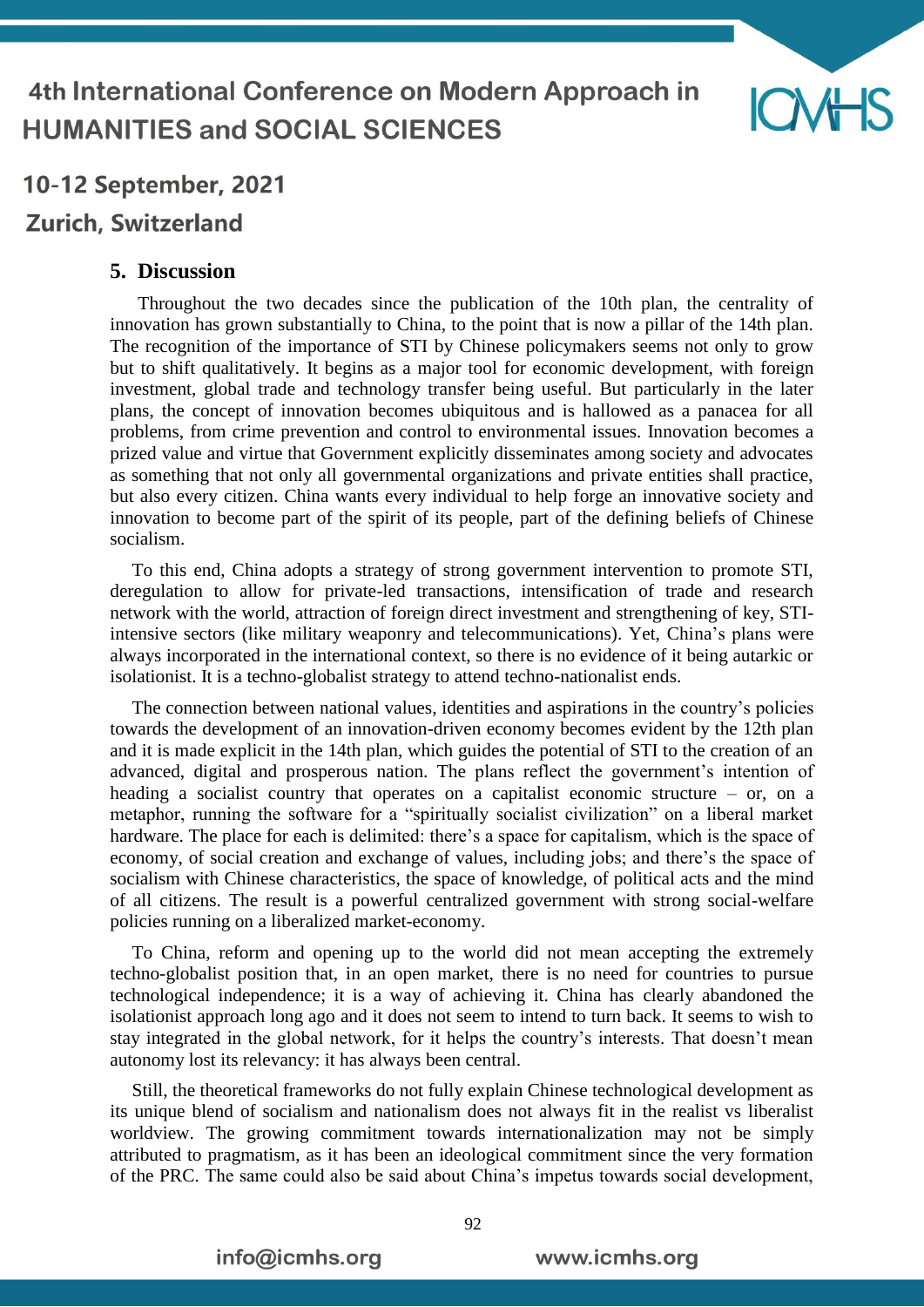

## **Zurich, Switzerland**

sustainability and equality under the guiding terms of its socialist ideology. Additional research is needed to further understand if China's techno-globalist policies for technological development can be attributed to political pragmatism and rational choice calculations (following mainstream Realism and Liberalism theories), adaptation to international norms, or a genuine commitment to building its unique Chinese socialist spiritual civilization.

#### **References**

- Bitzinger, R. A. (2015). Defense Industries in Asia and the Technonationalist Impulse. *Contemporary Security Policy*, *36*(3), 453–472. <https://doi.org/10.1080/13523260.2015.1111649>
- Chesnais, F. (2010). National systems of innovation, foreign direct investment and the operations of multinational enterprises. In B. Å. Lundvall (Ed.), *National Systems of Innovation* (pp. 259–292). Amsterdam University Press.
- China, People's Republic of. (2005). The outline of medium and long term plan for national science and technology development 2006–2020. *The State Council issue No. 44.* https://www.itu.int/en/ITU-D/Cybersecurity/Documents/National\_Strategies\_Repository/China\_2006.pdf
- China, People's Republic of. (2006). *Guidelines of the Eleventh (2006–2010) Five-Year Plan for National Economic and Social Development*. State Council of China. <https://policy.asiapacificenergy.org/node/115>
- China, People's Republic of. (2011). *Twelfth Five-Year Plan (2011–2015) for National Economic and Social Development*.<https://policy.asiapacificenergy.org/node/37/portal>
- China, People's Republic of. (2016). *Thirteenth Five-Year Plan (2016–2020) for National Economic and Social Development*. Central Committee of the Communist Party of China.<https://policy.asiapacificenergy.org/node/2509>
- China, People's Republic of. (2021). *Outline of the People's Republic of China 14th Five-Year (2021–2025) Plan for National Economic and Social Development and Long-Range Objectives for 2035*. Center for Security and Emerging Technology. [https://cset.georgetown.edu/wp-content/uploads/t0284\\_14th\\_Five\\_Year\\_Plan\\_EN.pdf](https://cset.georgetown.edu/wp-content/uploads/t0284_14th_Five_Year_Plan_EN.pdf)
- Edgerton, D. E. (2007). The Contradictions of Techno-Nationalism and Techno-Globalism: A Historical Perspective. *New Global Studies*, *1*(1). [https://doi.org/10.2202/1940-](https://doi.org/10.2202/1940-0004.1013) [0004.1013](https://doi.org/10.2202/1940-0004.1013)
- Hsieh, H. F., & Shannon, S. E. (2005). Three Approaches to Qualitative Content Analysis. *Qualitative Health Research*, *15*(9), 1277–1288. <https://doi.org/10.1177/1049732305276687>
- Kaplan, D. M. (Ed.). (2009). *Readings in the Philosophy of Technology* (Second ed.). Rowman & Littlefield Publishers.